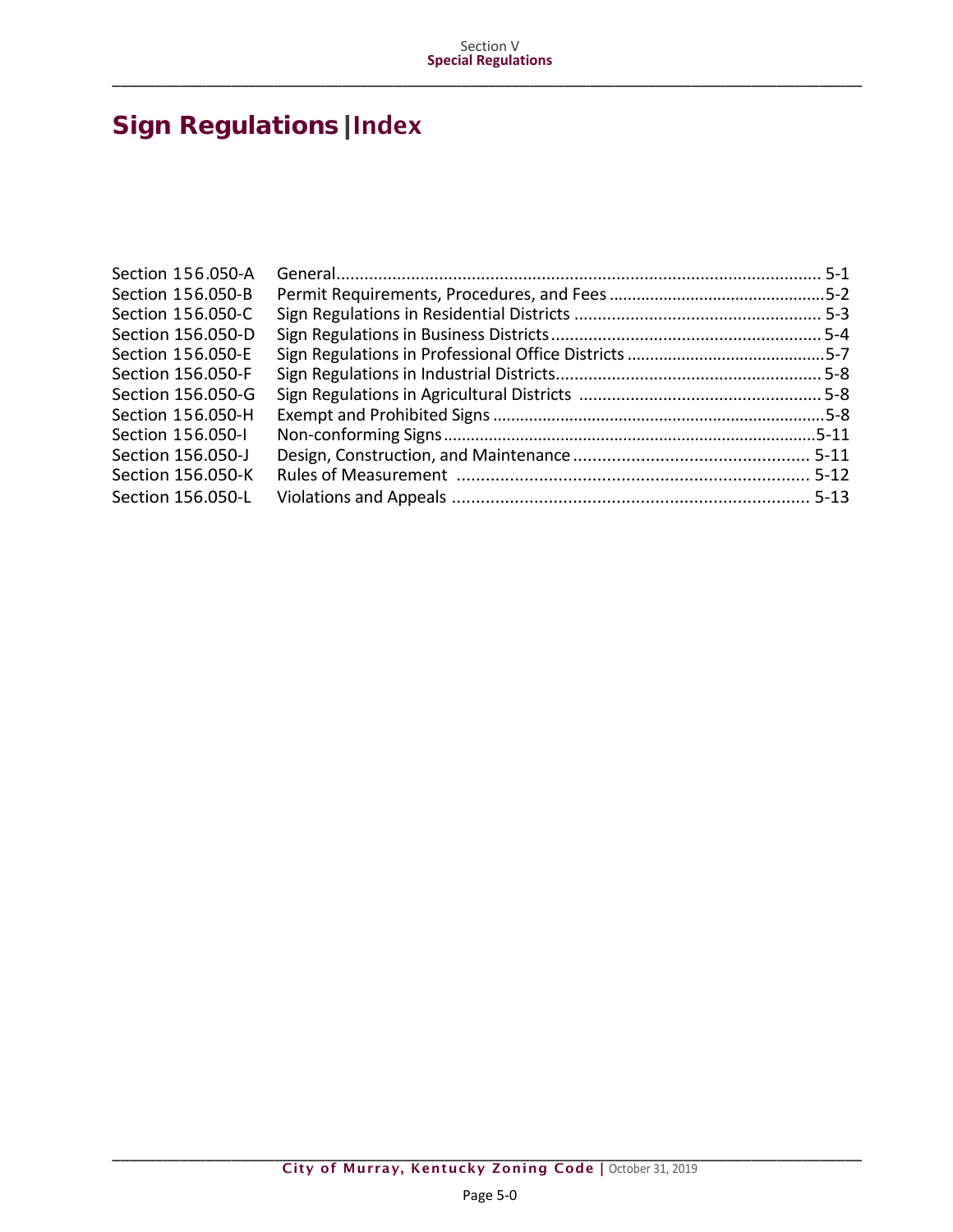## Chapter156.050|Signs

- **(A) GENERAL**
	- **(1) Intent.** It is the intent of this section to regulate signs. A permit for the installation of any sign is required unless otherwise provided for in this section. Permits must be obtained from the Zoning Official before installation of any type of sign. Failure to obtain a permit can result in the Zoning Official having the sign removed at the owner's expense. If the owner fails to pay for such removal, the city may attach a lien to the lot on which the sign is located.
	- **(2) Purpose.** Signs perform an important function in identifying and promoting properties, businesses, services, residences, events, and other matters of interest to the public. This section regulates all signs within the city to ensure that they are appropriate for their respective uses, in keeping with the appearance of the affected property and surrounding environment, and protective of the public health, safety, and general welfare. The sign regulations of this section are intended to balance the following differing, and at times, competing goals:
		- **(a)** To support the desired character of the city, as expressed in adopted plans, policies, and regulations;
		- **(b)** To promote an attractive visual environment;
		- **(c)** To encourage the effective use of signs as a means of communication for businesses, organizations, and individuals;
		- **(d)** To provide a means of way-finding for visitors and residents;
		- **(e)** To provide for reasonable business identification, advertising, and communication;
		- **(f)** To prohibit signs of such excessive size and number that they obscure one another to the detriment of the economic and social well-being of the city and its residents, property owners, and visitors;
		- **(g)** To protect the safety and welfare of the public by minimizing hazards for motorized and non-motorized traffic;
		- **(h)** To minimize the possible adverse effects of signs on nearby public and private property;
		- **(i)** To provide broadly for the expression of individual opinions through the use of signs on private property; and
		- **(j)** To ensure that the constitutionally guaranteed right of free expression is protected.
	- **(3) Scope and applicability.** All signs within the city are subject to the regulations of this section and all other applicable provisions of this chapter.
	- **(4) Content neutrality.** Any sign permitted under this code shall allow the communication of information for commercial and non-commercial purposes without regulating the content, as long as the sign complies with all size, height, and location, as well as other applicable requirements of this code, and does not bear or contain statements, words, or pictures of obscene or pornographic subjects.
	- **(5) General rules for reading and applying the language of this section.** Regulations are no more strict than stated. It will be up to the Zoning Official and/or designee to comprehend the code and apply it. The action of the Code Enforcement Officer is final unless appealed as provided in subsection (L) (2).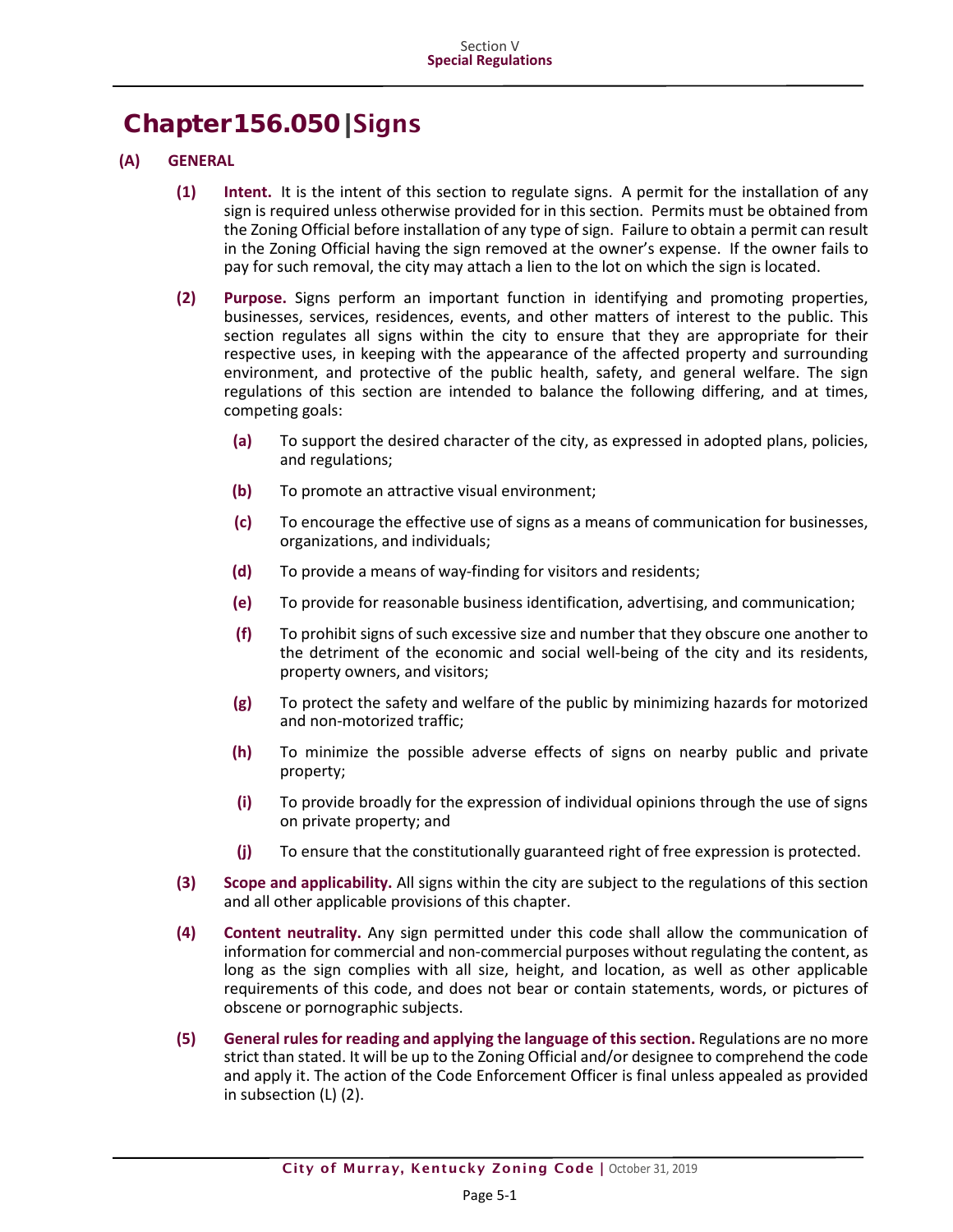- **(6) Hierarchy of regulations.** Where there is a conflict between a land use regulation and a structural regulation, or other conflicts not otherwise addressed by this chapter, the most restrictive applies.
- **(7) Severability.** If any word, sentence, section, chapter, or any other provision or portion of this code or rules adopted hereunder is invalidated by any court of competent jurisdiction, the remaining words, sentences, sections, chapters, provisions, or portions will not be affected and will continue in full force and effect.

#### **(B) PERMIT REQUIREMENTS, PROCEDURES, AND FEES**

- **(1) Permit required.** Unless a particular sign is exempt from the permit requirement under an explicit provision of this section or other applicable law, then a permit for such sign is required.
- **(2) Replacements.** If any sign is removed and any new sign is erected in its place, a permit shall be obtained the same as if a new sign were erected at a new location, subject to all requirements enumerated herein.
- **(3) Maintenance.** If any sign is removed for maintenance and replaced on the same supports, a new permit will not be deemed necessary if the size or type of sign is not changed.
- **(4) Relocation of signs.** If any sign is removed from one location and erected at a new location, a new permit shall be obtained.
- **(5) Alteration.** Alteration or enlargement of any sign shall require a permit the same as for a new sign.
- **(6) Application.** No permit shall be granted until and after an application has been filed with the designated Zoning Official, showing the plans and specifications, including dimensions, materials, and details of construction of the proposed structure and meeting all provisions of this section.
- **(7) Application form.** The Zoning Official shall prepare and provide a form to be used as an application for a sign permit. The same form may constitute a permit, when duly approved. Multiple signs may be listed on a single permit only when they are all on the same lot or parcel.
- **(8) Information on application.** The sign application form may call for disclosure of any of the following information, but not limited to:
	- **(a)** Name and contact information for the applicant, and if separate, the name, address, and consent of the property owner;
	- **(b)** Street address;
	- **(c)** A site plan and/or building elevations showing the location of the proposed sign(s) on the lot and/or building, including setbacks; and
	- **(d)** Detailed sign information including type of construction, method of illumination, dimensions, copy, method of mounting and/or erecting, and other similar information. The content of the message or speech displayed on the sign shall not be considered when approving or denying a sign permit; however, the content must be submitted to evaluate the sign copy area. See subsection (A) (4) for more information.
- **(9) Incompleteness.** Initial review of an application will be for the purpose of determining if the application is complete. If the application is found incomplete, written notice thereof will be given within seven (7) business days of submission, detailing the points of incompleteness, provided contact information has been provided. Notice is deemed effective when mailed, emailed, or personally delivered. After notice of incompleteness, the applicant shall have ten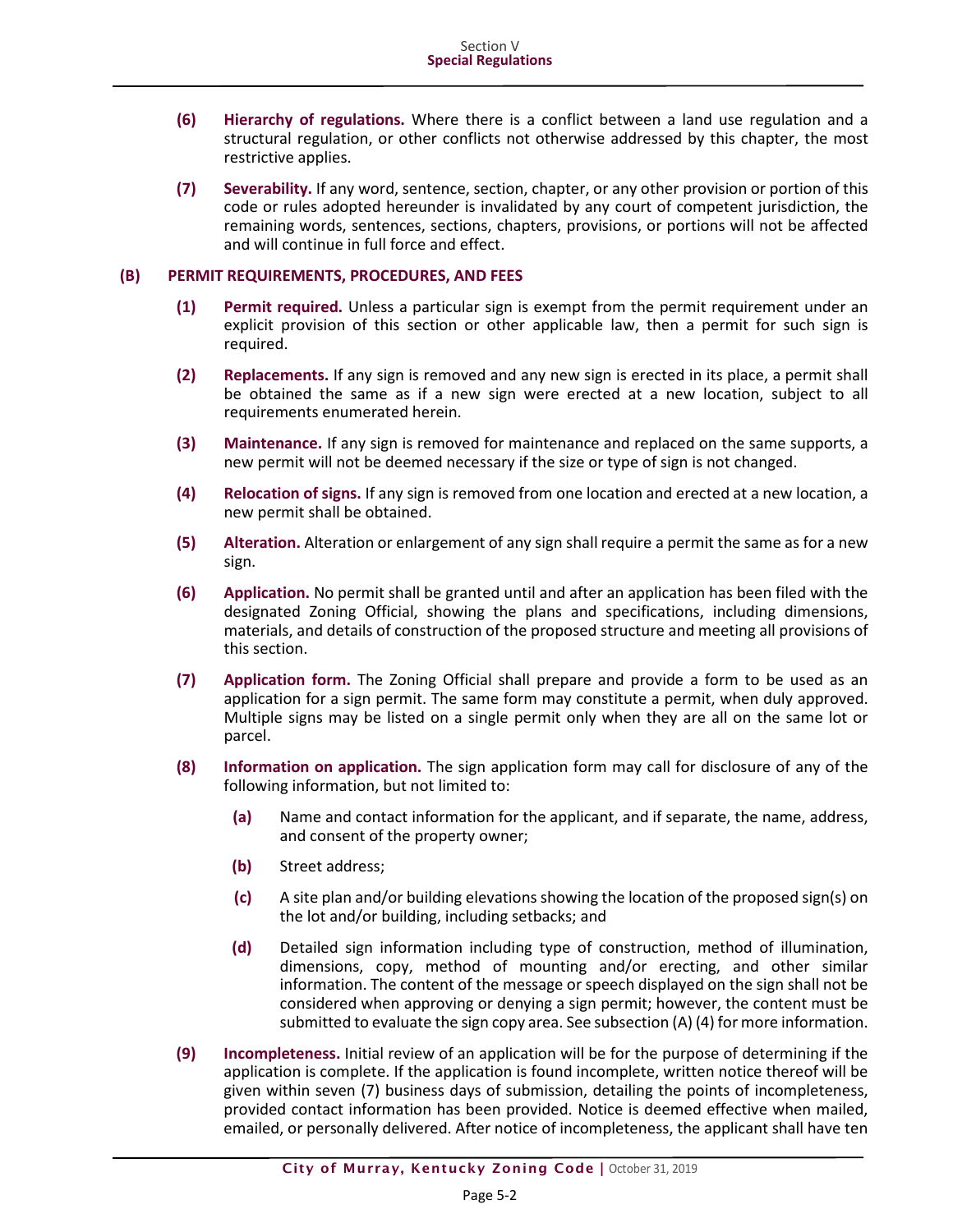(10) business days in which to resubmit the application, with all noticed items of incompleteness corrected. Upon timely re-submission, a new application fee is not required.

- **(10) Time for decision.** The Zoning Official shall render a decision on each complete sign permit application within ten (10) business days of when the application was complete.
- **(11) Noncompliance with permit.** All signs must conform to the requirements of that permit and all other applicable laws. Any sign not erected or constructed as represented on the application upon which the permit was issued shall not be construed as a hardship case, but shall be construed as a misrepresentation of facts on the application and a violation of this section. The owner or agent shall be given a two (2) week notice to remove the sign or correct the error. Any noncomplying sign which is not removed or corrected within the required time shall be deemed a public nuisance and a violation of the zoning regulations, and may be abated in the same manner as any public nuisance or zoning regulation violation.
- **(12) Fees.** Upon enactment of this section, future changes of fee schedules will be reviewed and set by the City Financial Committee and City Council. The current fee schedule is as follows:
	- **(a)** Freestanding or monument style sign: \$50;
	- **(b)** Wall signage: \$50;
	- **(c)** Temporary signage as described in subsection (D) (6): \$10; and
	- **(d)** Changeable copy sign in addition and incorporated into a freestanding or monument style sign: \$50.

#### **(C) SIGN REGULATIONS IN RESIDENTIAL DISTRICTS**

## **(1) Applicability.**

The regulations of this section apply to signs in residential districts.

#### **(2) Signs allowed.**

The following signs are allowed in residential districts in addition to any signs allowed pursuant to subsection (H) (1). On-premise roof signs, on-premise projecting signs, and all offpremises outdoor advertising signs are prohibited in residential districts.

- **(a) Apartments/condo buildings and neighborhood and subdivision identification signs**.
	- **1.** Lots occupied by one (1) or more apartment/condo buildings with at least five (5) units are allowed a maximum of one (1) freestanding sign per street frontage and a maximum of one (1) wall sign per building. Wall signs may not exceed thirty-two (32) square feet.
	- **2.** Residential neighborhoods and residential subdivisions are allowed up to two (2) freestanding signs at each street entrance to the neighborhood or subdivision. Manufactured housing parks are allowed a single freestanding sign at each street entrance to the neighborhood or subdivision; and
	- **3.** The freestanding signs allowed by this section may not exceed thirty-two (32) square feet in area. Maximum height may not exceed eight (8) feet.
- **(b) Non- residential uses.** The following regulations apply to all principal non-residential uses in residential districts.
	- **1. Wall signs.** Non-residential uses in residential districts are allowed a maximum of one wall sign per public building entrance. No individual wall sign may exceed thirty-two (32) square feet in area. Home occupations are only allowed one (1) non-illuminated wall sign, not to exceed four (4) square feet in area.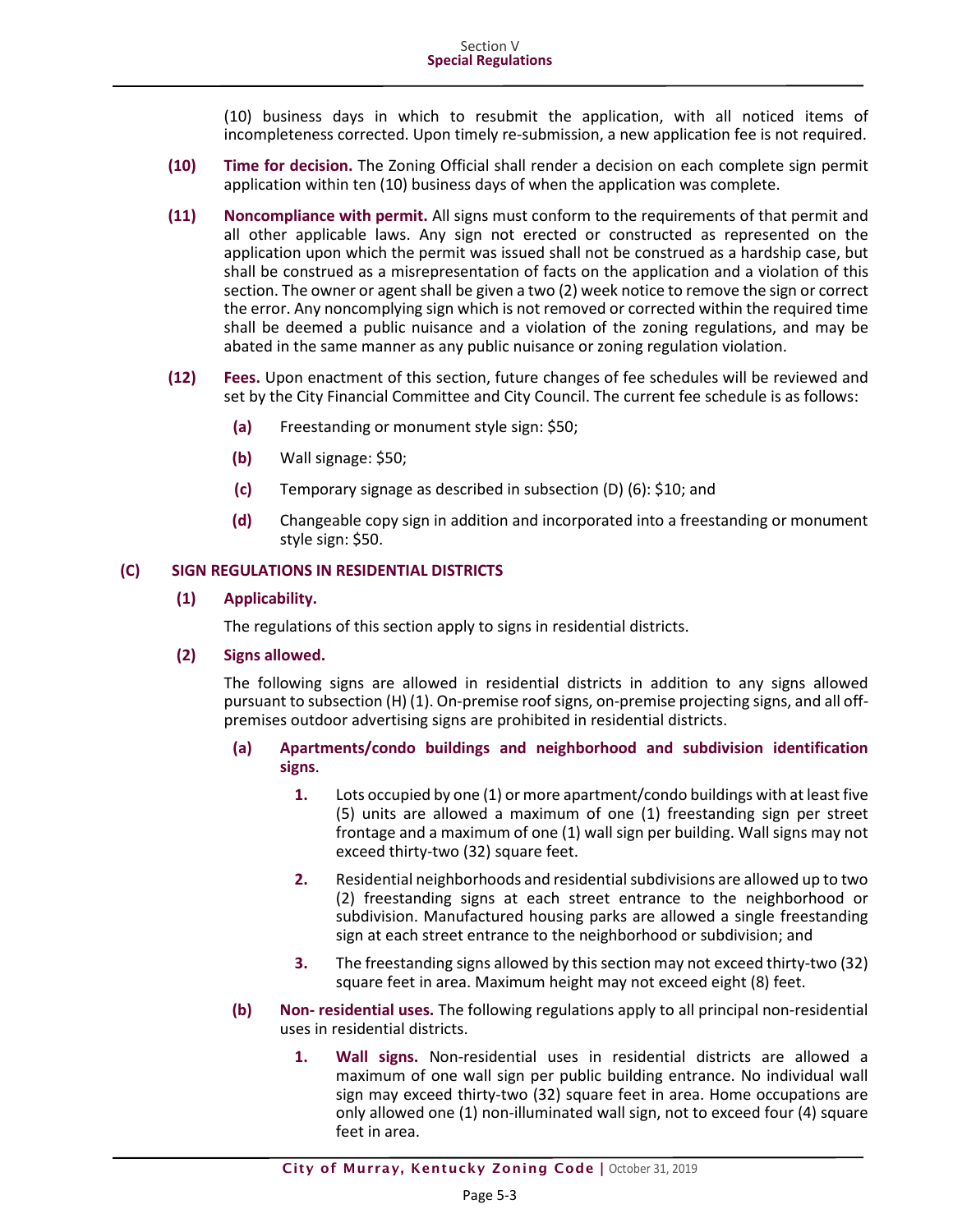- **2. Freestanding signs.** Non- residential uses in residential districts are allowed a maximum of one (1) freestanding sign per street frontage. Allowed freestanding signs are subject to a maximum height limit of eight (8) feet and may not exceed 32 square feet in area. Home occupations are prohibited from having a freestanding or monument sign.
- **3. Changeable copy signs.** All electronic, digital, or dynamic display unit message boards are prohibited in residential districts. However, electronic reader boards may be allowed on a lot occupied by a permitted religious place of worship with approval of a conditional use permit by the Board of Zoning Adjustments, in residential districts. Electronic reader boards are subject to the following criteria:
	- **A.** All electronic, digital, or dynamic display unit message boards shall only be allowed as an incorporated part of a freestanding or monument type sign. Size will be calculated as part of the total square footage of the sign as a whole. It shall not exceed 30% of sign area. The overall sign face including the electronic reader board shall not exceed thirty-two (32) square feet in size;
	- **B.** Such technology shall be programmed so that the single message or image on the sign changes no more often than every two (2) seconds, with all messages or segments to be displayed within a total of thirtytwo (32) seconds;
	- **C.** There shall be no effects of blinking, flashing, scintillation, or similar effects in the individual images;
	- **D.** Light monitors shall be installed, and shall at all times allow such monitors to automatically adjust the brightness level of the message board based on ambient light conditions; and
	- **E.** The maximum brightness level of all electronic, digital, or dynamic display unit message boards may not exceed 7,000 nits (candelas per square meter) during daylight hours or 1,000 nits between dusk and dawn (the time between sunset and sunrise); and shall only be operated between the hours of 7:00 a.m. and 7:30 p.m. unless otherwise expressly approved through the conditional use permit.

## **(D) SIGN REGULATIONS IN BUSINESS DISTRICTS**

#### **(1) Freestanding Signs**

Only one (1) freestanding business sign shall be permitted with the size to be determined as follows:

| <b>Table 1</b>                                                                                                                                                                           |                                       |  |  |
|------------------------------------------------------------------------------------------------------------------------------------------------------------------------------------------|---------------------------------------|--|--|
| <b>Total Street Frontage in Linear</b><br><b>Feet</b>                                                                                                                                    | <b>Square Footage of Sign Allowed</b> |  |  |
| Up to 60 If                                                                                                                                                                              | Up to 30 sf                           |  |  |
| 61 If to 80 If                                                                                                                                                                           | Up to 40 sf                           |  |  |
| 81 If to 100 If                                                                                                                                                                          | Up to 50 sf                           |  |  |
| 101 If to 120 If                                                                                                                                                                         | Up to 60 sf                           |  |  |
| 121 If to 140 If                                                                                                                                                                         | Up to 70 sf                           |  |  |
| 141 If to 160 If                                                                                                                                                                         | Up to 80 sf                           |  |  |
| Maximum size specifications are not to exceed 80 square feet or 24 feet in<br>height from the average grade level of the lot frontage. Refer to section (K)<br>for rules of measurement. |                                       |  |  |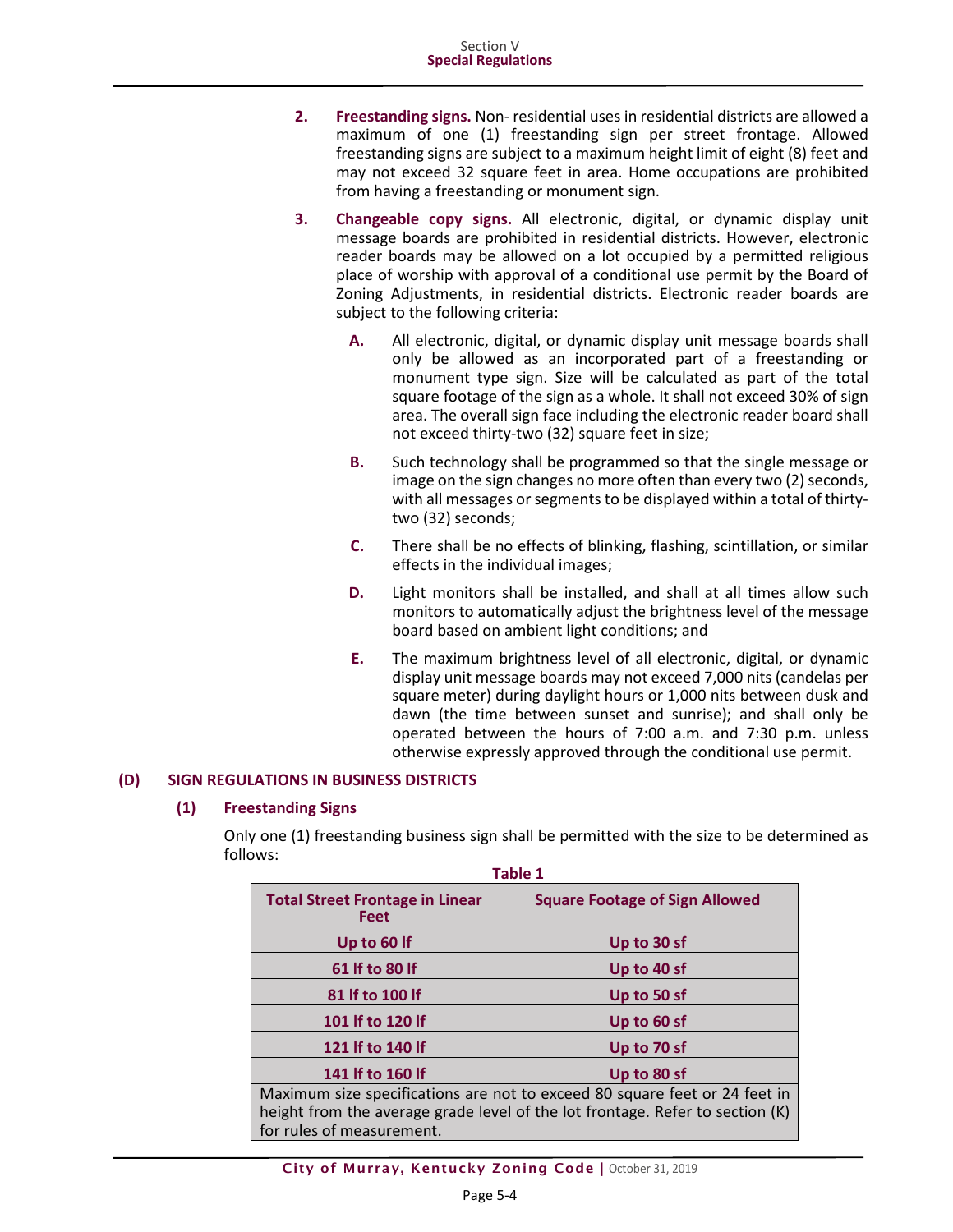## **(2) Monument Sign Corridor**

- **(a) Compliance requirement.** Monument type signs shall be required on the monument sign corridor in place of freestanding signs along 12th Street from the southern city limits to the northern city limits and along Highway 121 Bypass North at the intersection of 12th Street, known as US Highway 641, to the western city limits. Freestanding signs existing on August 24, 2006 will be allowed to remain under the terms of section (I).
- **(b) 12th Street and 121 North Bypass.** Only one (1) monument type sign shall be permitted with the size to be determined as follows:
	- **1.** Not to exceed eighty (80) square feet in area, excluding base;
	- **2.** Overall height shall not exceed fourteen (14) feet;
	- **3.** All monument type signs in grassy areas shall be placed in a landscaped area;
	- **4.** Columns shall not exceed thirty (30) inches in width or depth. The base and columns shall be excluded when determining size; and
	- **5.** Refer to section (K) for rules of measurement.
- **(c) Frontage road.** Only one (1) monument type sign shall be permitted with the size to be determined as follows:
	- **1.** Not to exceed 120 square feet in area, excluding base;
	- **2.** Overall height shall not exceed twenty (20) feet;
	- **3.** All monument type signs in grassy areas shall be placed in a landscaped area;
	- **4.** Columns shall not exceed thirty (30) inches in width or depth. The base and columns shall be excluded when determining size; and
	- **5.** Refer to section (K) for rules of measurement.
- **(d) Shopping centers.** One (1) shopping center sign per street frontage with a minimum of three (3) acres and a minimum of five (5) tenant spaces located in a unified building or a group of buildings on a single lot of record. Monument type signs shall be permitted with the size to be determined as follows:
	- **1.** Not to exceed 300 square feet in area, excluding base;
	- **2.** Overall height shall not exceed (35) feet;
	- **3.** All monument type signs in grassy areas shall be placed in a landscaped area; and



City of Murray, Kentucky Zoning Code | October 31, 2019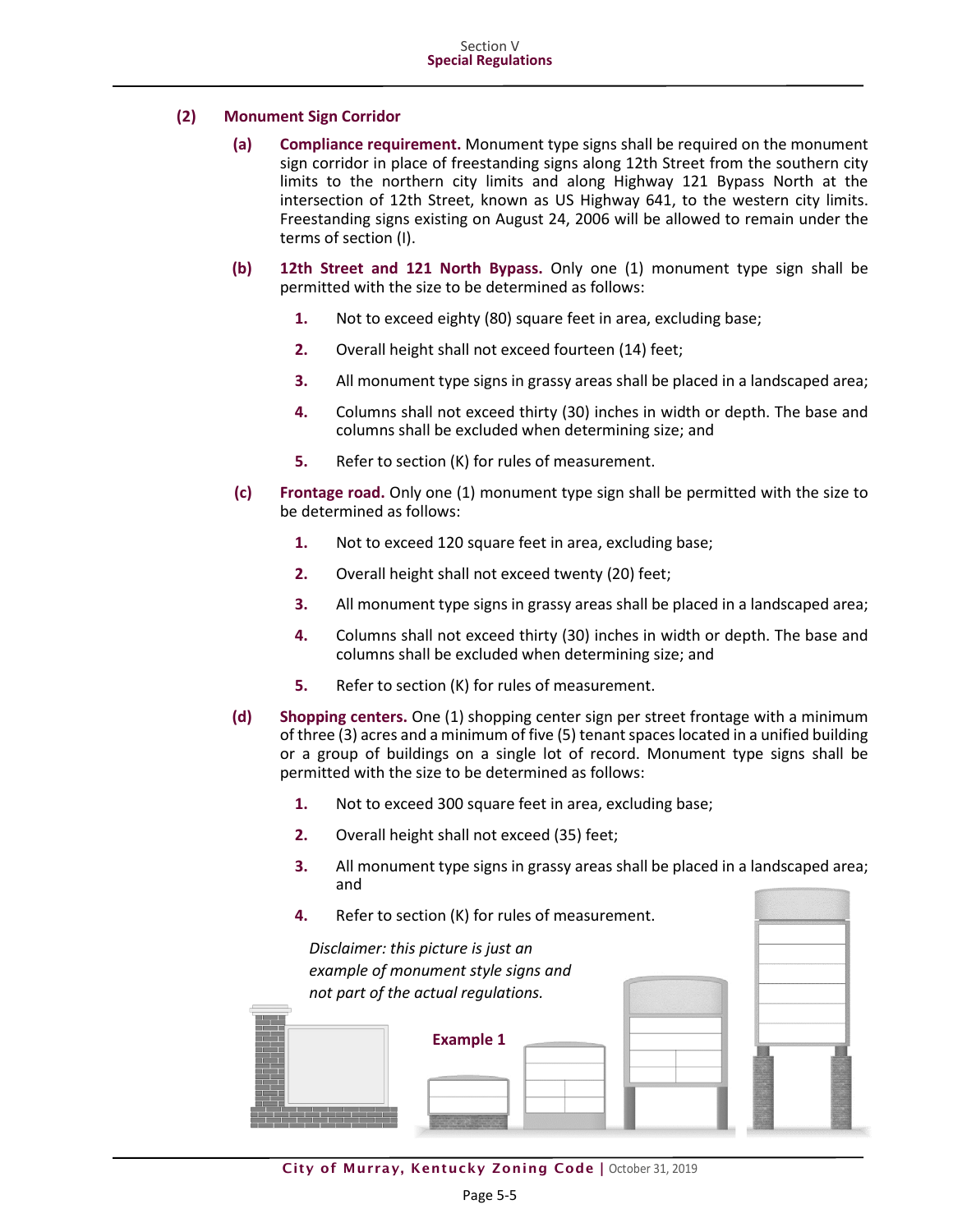## **(3) Wall Signs**

**(a)** One (1) wall sign shall be permitted for each tenant or lessee space, on the facade of the building with the size to be determined as follows:

| <b>Table 2</b>                                                                  |                                       |  |  |
|---------------------------------------------------------------------------------|---------------------------------------|--|--|
| <b>Square Footage of Facade</b>                                                 | <b>Square Footage of Sign Allowed</b> |  |  |
| Up to 500 sf                                                                    | Up to 38 sf                           |  |  |
| 501 sf to 600 sf                                                                | Up to 45 sf                           |  |  |
| 601 sf to 700 sf                                                                | Up to 55 sf                           |  |  |
| 701 sf to 800 sf                                                                | Up to 65 sf                           |  |  |
| 801 sf to 1000 sf                                                               | Up to 80 sf                           |  |  |
| Over 1,000 sf will be calculated as follows: up to 8 % of the square footage of |                                       |  |  |
| the façade of the building.                                                     |                                       |  |  |

- **(b)** Single tenant buildings or tenants with double frontage lots, corner lots, or outer walls will be allowed one (1) additional wall sign for each side and rear facade with size to be calculated as stated above.
- **(c)** Wall signs that are placed on the rear and/or side facade and share a property line with an existing residential use or residentially zoned vacant lot or lots shall not be externally or internally illuminated.
- **(d)** The total area of a canopy sign will be determined in conjunction with the allowable wall signage for each.

## **(4) Central Business District**

Only one (1) wall sign or projecting sign is allowed where the right-of-way does not permit a freestanding sign.

- **(a)** A wall sign shall not exceed sixty (60) square feet;
- **(b)** A projecting sign shall be permitted, provided it does not exceed a surface area of twelve (12) square feet;
- **(c)** A projecting sign shall be at least nine (9) feet above ground level, but shall not project above the roof or parapet line;
- **(d)** The front edge of a projecting sign must not project closer than two (2) feet inside the street curb; and
- **(e)** Wall signs must be flush-mounted on flat surfaces in such a way that they do not destroy or conceal architectural features or details.

## **(5) Changeable Copy Sign Regulations**

Automatic changeable copy signs shall be allowed in all business districts where freestanding or monument signs are permitted, except where frontage lots are adjacent to residential and/or agricultural districts. Automatic changeable copy signs are not permitted in rear lots unless approved by the Board of Zoning Adjustments.

**(a)** All electronic, digital, or dynamic display unit message boards shall only be allowed as an incorporated part of a freestanding or monument type sign. Size will be calculated as part of the total square footage of the sign as a whole. It shall not exceed 30% of sign area;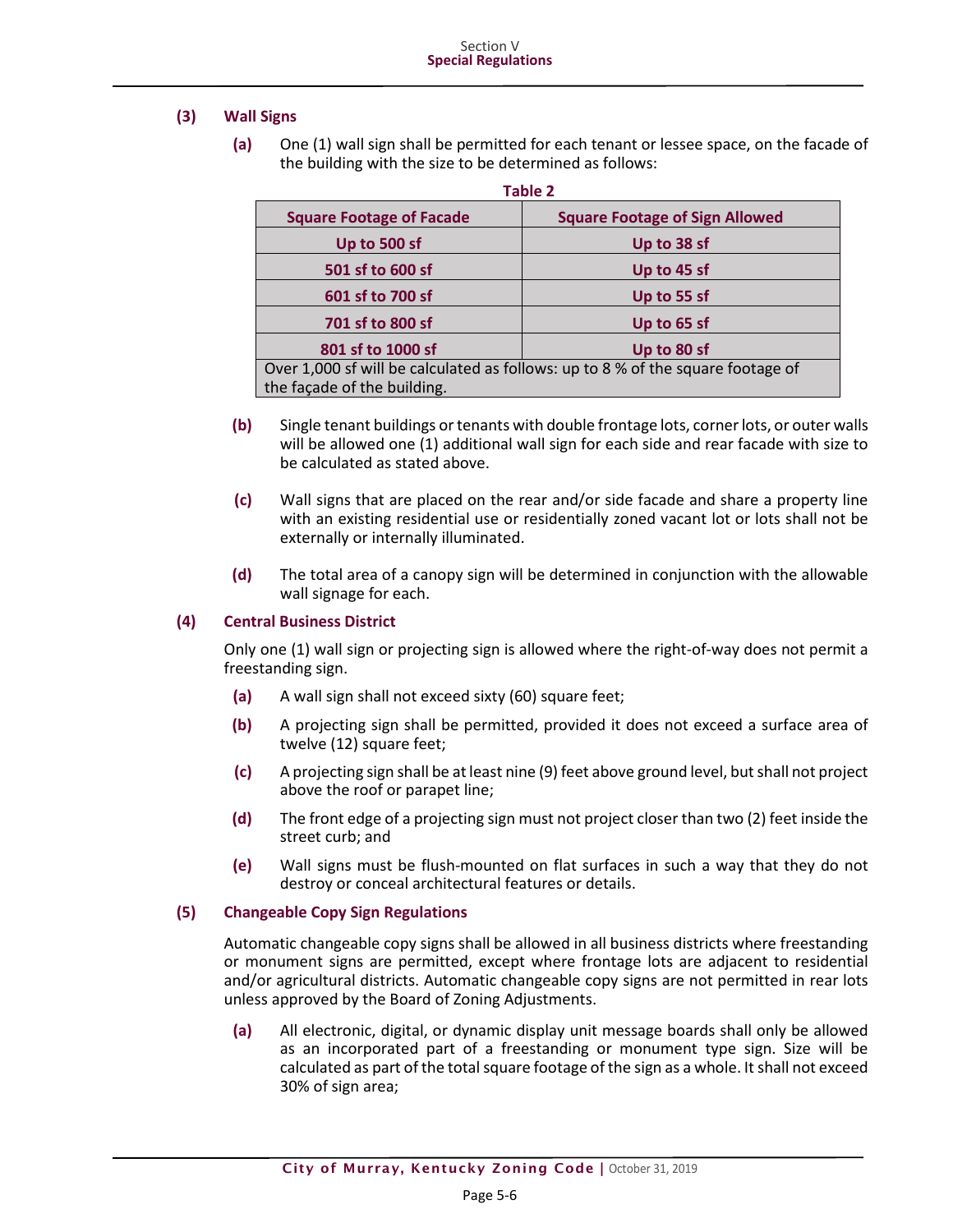- **(b)** Such technology shall be programmed so that the message or image on the sign changes no more often than every two (2) seconds, with all messages or segments to be displayed within a total of thirty-two (32) seconds;
- **(c)** There shall be no effects of blinking, flashing, scintillation, or similar effects in the individual images;
- **(d)** Light monitors shall be installed and shall at all times allow such monitors to automatically adjust the brightness level of the message board based on ambient light conditions;
- **(e)** The maximum brightness level of a dynamic display may not exceed 7,000 nits (candelas per square meter) during daylight hours, or 1,000 nits between dusk and dawn (the time of day between sunset and sunrise;
- **(f)** All existing and proposed changeable copy, electronic, digital, or dynamic display unit message boards shall come into compliance with the regulations of this section within twenty-eight (28) business days of adoption of this section, except where exempt for size that was previously granted by the Board of Zoning Adjustments; and
- **(g)** Shopping centers with a minimum of five (5) tenants are allowed a maximum of sixty (60) square feet for a changeable copy, electronic, digital, or dynamic display unit message board to be calculated as part of the total square footage and shall only be allowed as an incorporated part of the shopping center's freestanding or monument type sign.

## **(6) Temporary Signs**

The following non-illuminated temporary signs are permitted in all business districts with approval of a sign permit.

- **(a)** One (1) a- frame sign or t-frame sign may be allowed for each business to be located no further than ten (10) feet away from the business door entrance, limited to three (3) feet in height by two (2) feet in width, each permit allowed for no longer than one (1) year. The sign may not block sidewalk traffic or traffic visibility, and may only be put out during business hours. An annual temporary permit fee is required.
- **(b)** One (1) banner per parcel, not to exceed thirty-two (32) square feet or six (6) feet in height may be allowed for fourteen (14) days, per sign permit. Temporary sign fees apply.
- **(c)** Pole banners may be allowed in private parking lots on existing light poles that are privately owned by the property owner, with prior approval from the property owner. Pole banners are not to exceed six (6) square feet in area. An annual temporary permit fee is required.

## **(E) SIGN REGULATIONS IN PROFESSIONAL OFFICE DISTRICTS**

The following regulations for non-illuminated, indirectly illuminated, or directly illuminated signs shall apply:

- **(1)** Wall signs shall not exceed thirty-six (36) square feet in area. One (1) wall sign per façade;
- **(2)** One (1) freestanding or monument style sign shall not exceed thirty-six (36) square feet in area;
- **(3)** A freestanding or monument style sign shall not exceed ten (10) feet in height; and
- **(4)** Refer to section (K) for rules of measurement.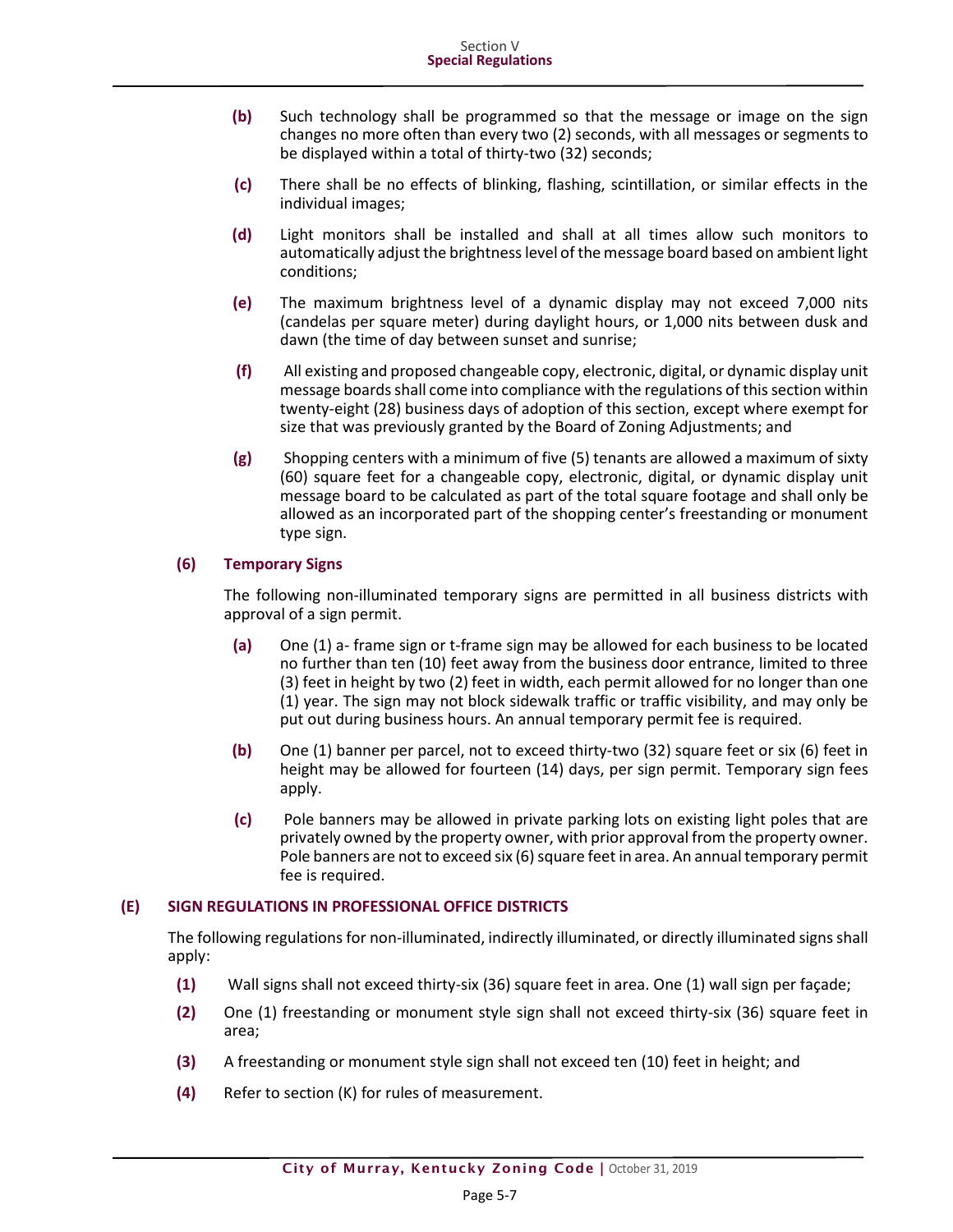## **(F) SIGN REGULATIONS IN INDUSTRIAL DISTRICTS**

The following regulations for non- illuminated, indirectly illuminated, or directly illuminated signs shall apply:

- **(1)** Wall signs shall not exceed eighty (80) square feet in area. One (1) wall sign per façade;
- **(2)** One (1) freestanding or monument style sign shall not exceed eighty (80) square feet in area;
- **(3)** A freestanding or monument style sign shall not exceed twenty-four (24) feet in height; and
- **(4)** Refer to section (K) for rules of measurement.

#### **(G) SIGN REGULATIONS IN AGRICULTURAL DISTRICTS**

The following regulations for non- illuminated, indirectly illuminated, or directly illuminated signs shall apply:

- **(1)** Wall signs shall not exceed twelve (12) square feet in area. One (1) wall sign per façade;
- **(2)** One freestanding sign shall not exceed thirty-two (32) square feet in area;
- **(3)** A freestanding sign shall not exceed six (6) feet in height; and
- **(4)** Refer to section (K) for rules of measurement.

## **(H) EXEMPT AND PROHIBITED SIGNS**

- **(1) Exempt signs.**
	- **(a)** The following signs or sign-like devices are allowed in all zoning districts without a permit, except where stated otherwise. Signs subject to this section shall conform to the requirements specified below:
		- **1.** Address numbers used for the purpose of identifying the address of any building shall not be counted toward allowed sign area;
		- **2.** Detached signs smaller than four (4) square feet in area and less than three (3) feet in height, and containing no commercial message or logo (for example, "enter" or "exit" signs);
		- **3.** Cornerstones, foundation stones, and memorial signs or tablets displaying the names of buildings and date of SQ. FT. PER **Figure 1**erection, when cut into any masonry surface or inlaid so as to be part of the building, or when constructed of bronze or other incombustible material, provided that no such sign Continued in the American Manufacture shall exceed six (6) square feet in area nor shall any such sign be separately illuminated;
		- **4.** Commercial business window signage shall not exceed 25% of the window area to which they are affixed. Refer to section (K) for rules of measurement;
		- **5.** Any official sign, informational, directional sign, or historic marker erected by a public agency;
		- **6.** Signs on vehicles which are regularly used in the operation of a business;
		- **7.** Signs required by local ordinance, state, or federal statute;
		- **8.** Signs required by an order of a court of competent jurisdiction;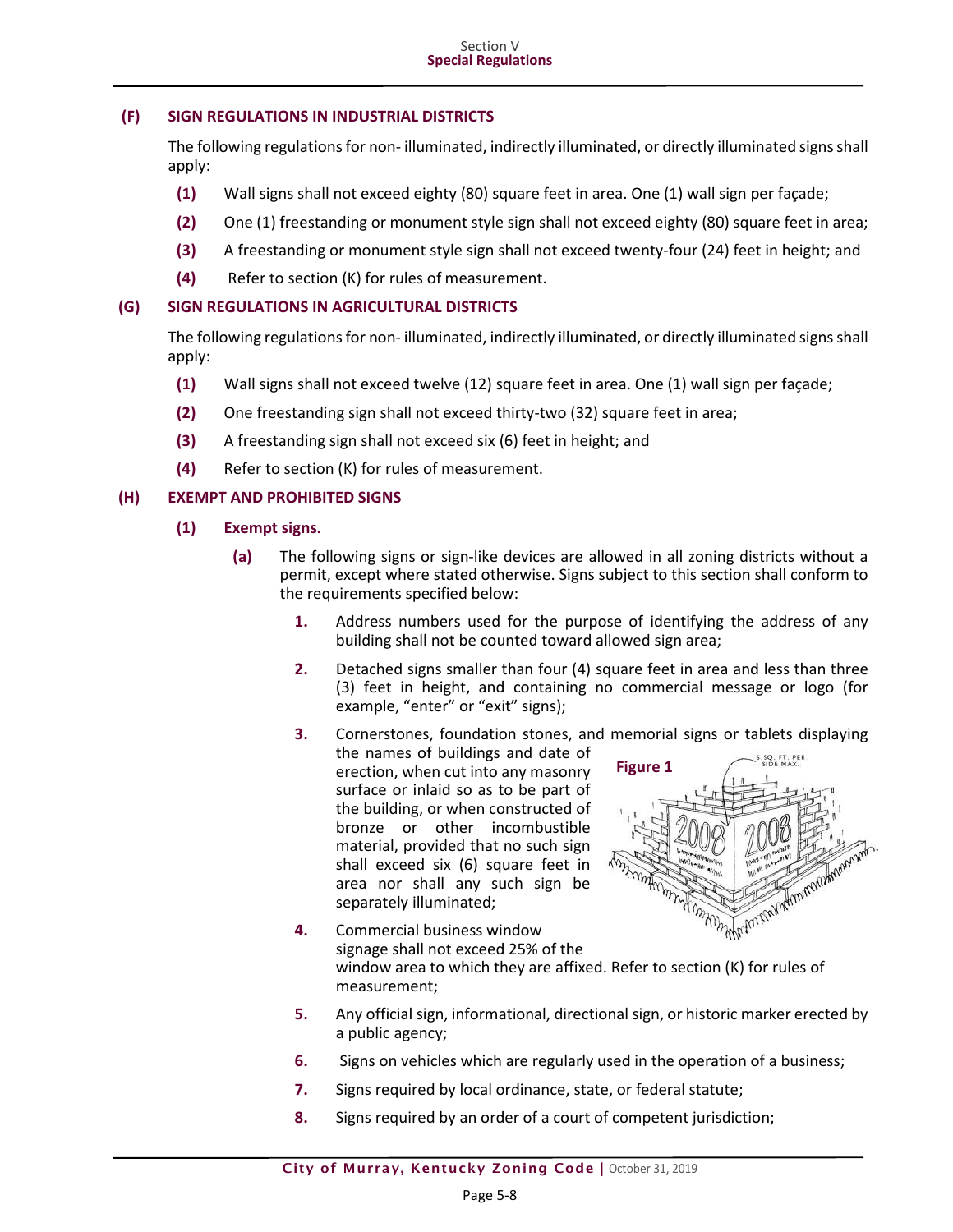- **9.** The flag or insignia of any nation, state, or city. Height restrictions are subject to each zoning district regulation for each individual lot;
- **10.** Any sign installed in a building or enclosed space and not legible from the public right-of-way or from a private or public property other than the property on which it is located; and
- **11.** Murals and artistic renderings may be permitted in all non-residential zones, with prior approval from the Board of Zoning Adjustments.
- **(b)** The following non-illuminated temporary signs are permitted in all zoning districts without a sign permit, except where stated otherwise. Signs subject to this subsection shall conform to the requirements specified below:

| Table 3                                                      |                    |                        |
|--------------------------------------------------------------|--------------------|------------------------|
| <b>ZONING DISTRICTS</b>                                      | <b>Residential</b> | <b>Non-Residential</b> |
| <b>Maximum Number of Signs Per Parcel</b>                    | b                  |                        |
| <b>Maximum Sign Area Per Sign</b>                            | 8 sq. ft.          | 12 sq. ft.             |
| <b>Maximum Sign Height</b>                                   | 4 ft.              | 6 ft.                  |
| <b>Minimum Setback/ Distance from</b><br><b>Right of Way</b> | 10 ft.             | $10$ ft.               |

- **1.** Any temporary sign per parcel shall be located at least five (5) feet away from another temporary sign.
- **2.** Materials of temporary signs shall be consistent with sign industry standards and in compliance with section (J).
- **3.** All temporary signs shall comply with the requirements of subsection (H) (2).
- **(c)** In districts where drive-through and drive-up facilities are allowed, menu boards or other instructional or informational devices related to the drive-through or drive-up facilities shall be allowed without a sign permit, provided that such a device is less than thirty-six (36) square feet in area and less than eight (8) feet in height for the primary sign. Secondary signs shall not exceed fifteen (15) square feet in area or six (6) feet in height. Menu boards existing prior to October 1, 2018 will be allowed to remain under the terms of section (I).

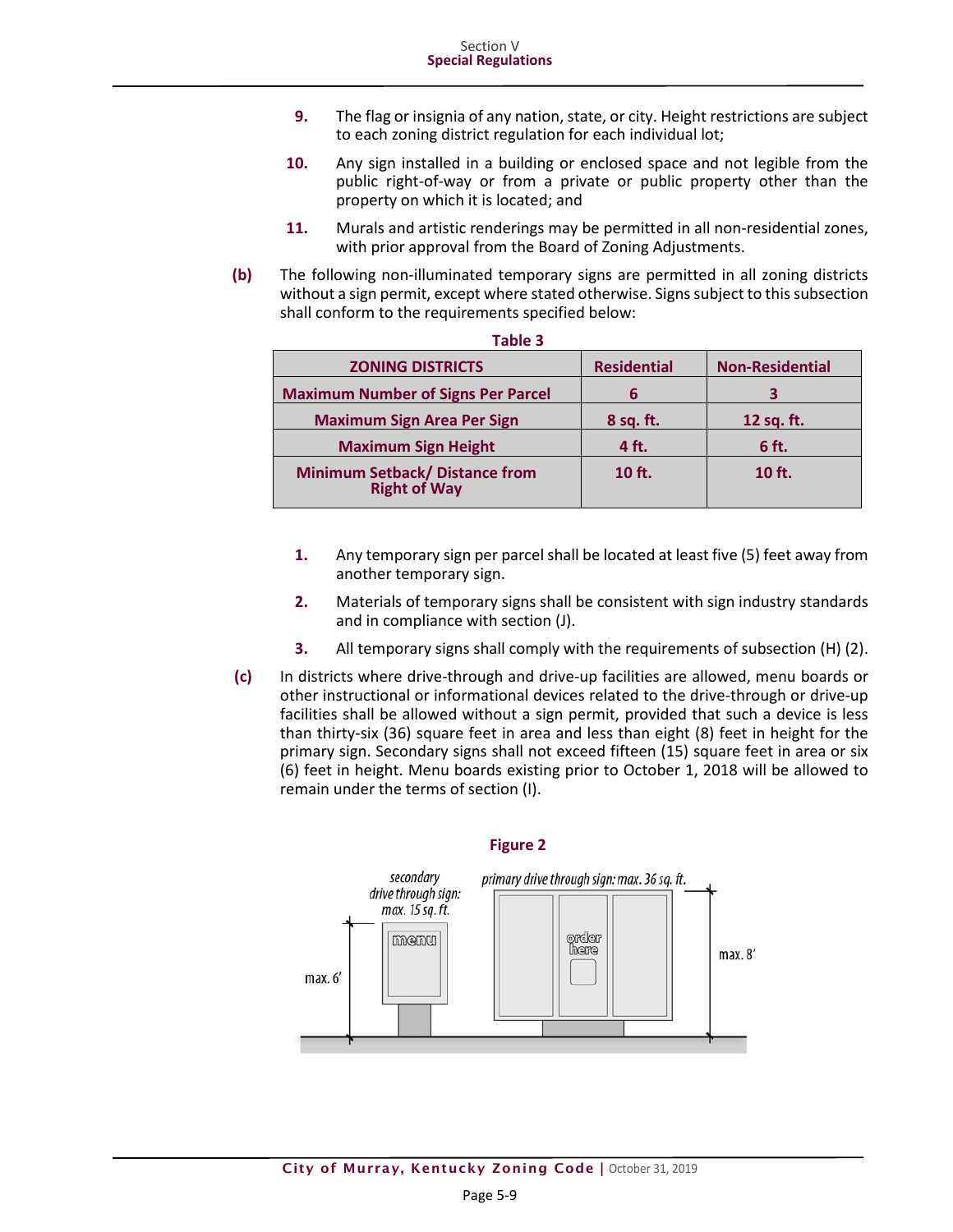## **(2) Prohibited.**

Unless specifically authorized by another subsection of this Zoning Code, or by other law, the following sign types are prohibited at all times in all zones:

- **(a)** Billboards;
- **(b)** Portable signs, including folding portable signs and flashing portable signs;
- **(c)** Mobile signs or trailer signs;
- **(d)** Pennants, streamers, or signs that move, rotate, or flap, or inflatable signs, and similar devices. This includes feather, teardrop, angled, or rectangle flags;
- **(e)** Flashing or blinking signs;
- **(f)** Signs attached to any tree, fence, or utility pole;
- **(g)** Illuminated signs within fifty (50) feet of any residential zoning district;
- **(h)** Signs attached to or painted on licensed motor vehicles or trailers which are parked for long periods of time, which are not operational, and/or which are not regularly used in the operation of a business at the same location where the vehicle is most frequently parked. For purpose of this subsection, a "long period of time" shall be a continuous period of thirty (30) days or separate periods that total forty (40) days or more out of any 60-day period;
- **(i)** Signs painted directly on the wall of a building, except those stated in subsection (H)  $(1)$ ;
- **(j)** Offsite signs. Signs displaying off-site commercial messages, except those stated in subsection (H) (1);
- **(k)** Obstructing signs. Signs that obstruct, impair, obscure, interfere with the view of, or that may be confused with, any authorized traffic control sign, signal, or device;
- **(l)** Roof signs. Signs for which a separate structure is mounted on a roof or parapet; this provision does not prevent signs which are integral to the building;
- **(m)** Clearance. Signs located nearer than eight (8) feet vertically, or four (4) feet horizontally from overhead electric wires or conductors, and/or refer to local governing body for electrical to meet precise requirements of the National Electric Code;



- **(n)** Blocking. Signs that obstruct any fire escape, required exit, window, or door opening used as a means of egress;
- **(o)** Annoyances. Signs which are or which have become nuisances by virtue of light reflection or diffraction, glare, focus, noise, smoke, fumes, animation, flashing, or intensity of illumination, when any such feature, without regard to the message displayed on the sign, is unduly disturbing to surrounding properties or to the public generally;
- **(p)** Encroachments. Signs which are mounted or displayed on public property or the public right-of- way, or which project over, into, or above the public right-of-way; and
- **(q)** Setback. Signs mounted so that any portion of the physical structure encroaches the required setback.

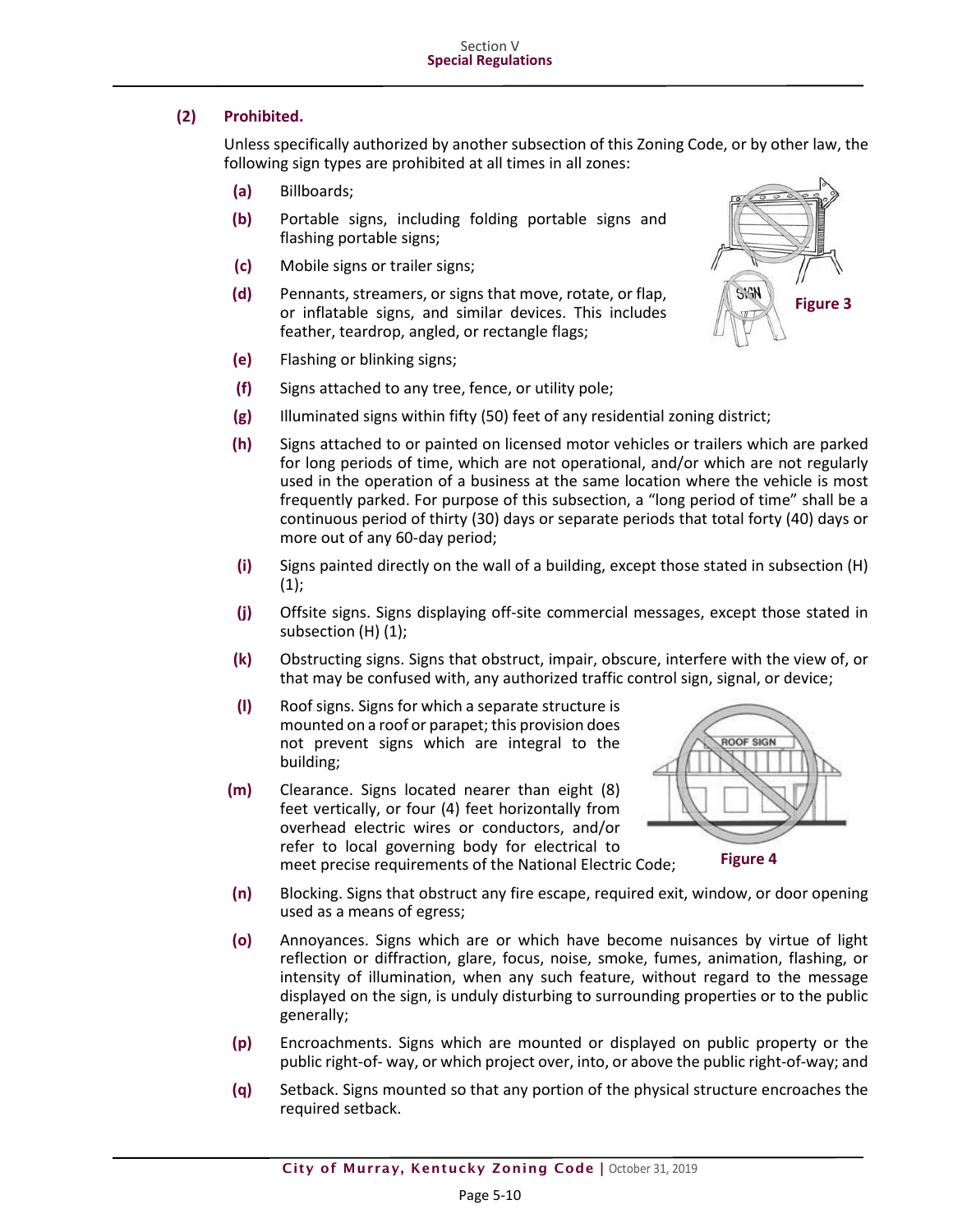#### **(I) NON-CONFORMING SIGNS**

Non-conforming signs in place prior to October 1, 2018 may remain subject to the following provisions:

- **(1)** Non-conforming signs must be maintained in good repair and safe condition, in accordance with section (K). No permits may be issued for upgrades or modifications to non-conforming signs;
- **(2)** If a sign is non-conforming by reason of restrictions on its brightness or illumination, or its use of strobe or beacon lights, the sign must be immediately removed or made to conform within twenty- eight (28) business days;
- **(3)** If a non- conforming sign is damaged or partially destroyed to the extent of more than 50% of its replacement cost at the time of damage, the sign must be removed or made to conform to all applicable regulations within ninety (90) days of the date of the damage or destruction. The building inspector may make a determination on what exceeds 50% of replacement cost;
- **(4)** If a business is discontinued, any non-conforming sign that exists must be removed within twenty-eight (28) business days. Any new business occupying the same location must conform to the regulations of this section.

#### **(J) DESIGN, CONSTRUCTION, AND MAINTENANCE**

#### **(1) Design and construction.**

- **(a)** All signs and sign structures shall be constructed of materials of sufficient strength and quality to withstand weathering or deterioration by wind, moisture, and other natural elements, and shall be maintained in a state of good repair with all braces, bolts, supporting framework, fastenings, letterings, and design work free from deterioration.
- **(b)** Signs shall not be lettered in an unprofessional fashion.
- **(c)** All signs shall comply with applicable provisions of the most current Kentucky Building Code.
- **(d)** All signs shall be constructed in such a manner and fastened in such a way to prevent movement by wind pressure.
- **(e)** All permanent signs must be located at least ten (10) feet away from all property lines and/or public rights-of-way. No temporary sign may be located within the public right-of-way.
- **(f)** Freestanding or monument signs in grassy areas shall be constructed with landscaped areas around the entire sign.
- **(g)** A sign containing wood in its structure, face, frame, or any part thereof, shall be painted or stained.
- **(h)** Any business no longer occupying the premises where a business sign is located shall have the sign removed. The property owner of said location shall have twenty-eight (28) business days to comply with this section of the Zoning Code.
- **(i)** Any pole on a property that was previously used for a freestanding sign must be removed within two (2) years of abandonment.

## **(2) Maintenance.**

- **(a)** All signs shall be maintained in good structural condition, in compliance with all building and electrical codes, and in conformance with these regulations at all times.
- **(b)** All signs must be maintained in good condition at all times and the Zoning Official or designee, and/or Code Enforcement Official shall have the authority to order the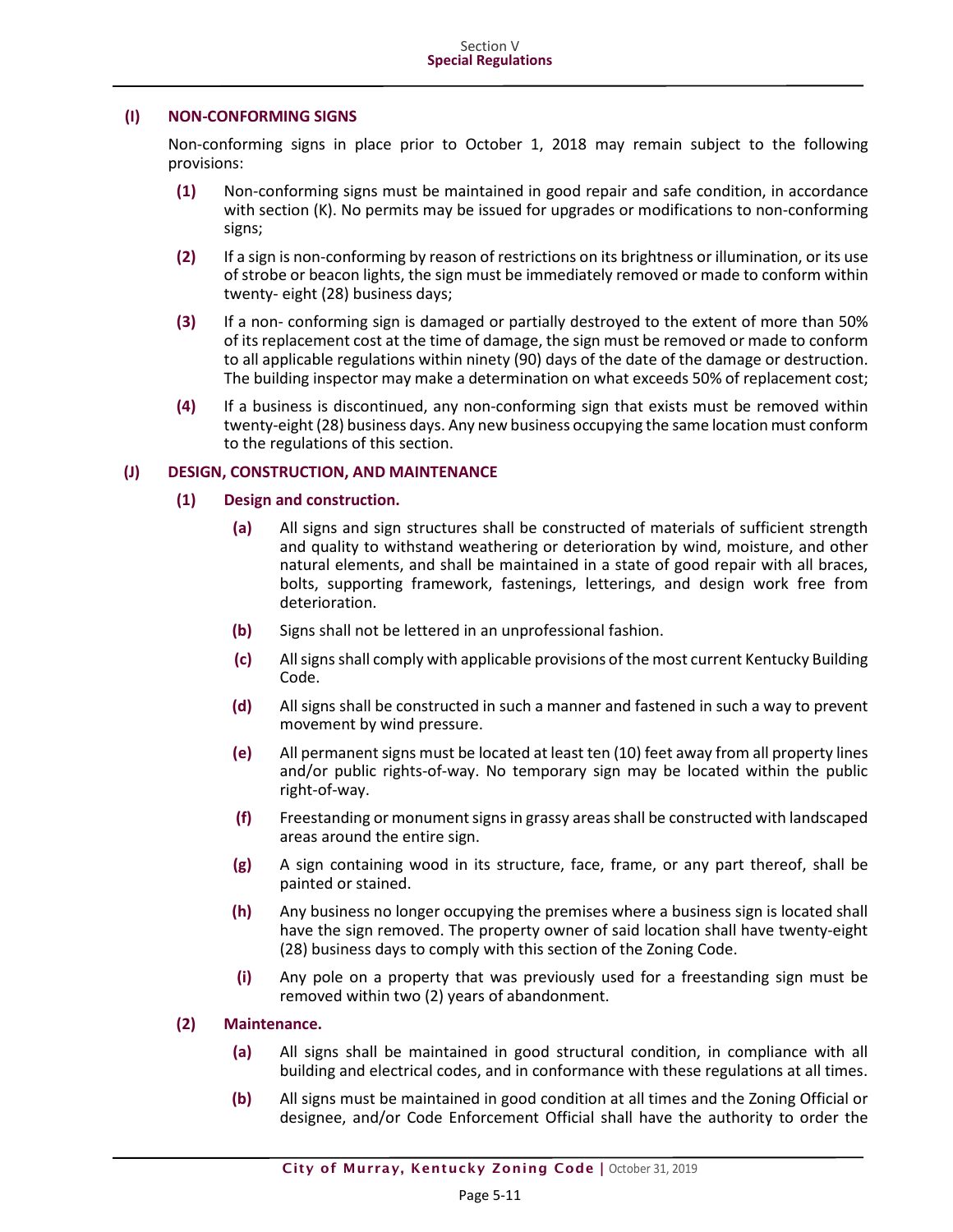repair, repainting, alteration, or removal of any sign which is a nuisance to the community by reason of dilapidation, obsolescence, or inadequate maintenance.

#### **(K) RULES OF MEASURMENT**

#### **(1) Sign area.**

The area of a sign enclosed in a frame or cabinet whether freestanding, monument or wall sign is determined based on the outer dimensions of the continuous perimeter surrounding the sign face. Area = H x W or Area =  $3.14$  x radius<sup>2</sup>.



#### **(2) Channel (individual) letter signs.**

The area of a sign comprised of individual letters or elements attached to a building wall or window is determined by calculating the area of the smallest geometric figure that can be drawn around the letters and/or elements. Signs consisting of individual letters and/or elements will be measured as one sign. Below is an example of such measuring rules.



#### **(3) Multi-sided signs.**

When the sign faces of a multi- sided sign are parallel or within ten (10) degrees or twentyfour (24) inches of parallel, only one (1) side is counted for total sign area. If the sign faces are not parallel or within ten (10) degrees or 24 inches of parallel, all sign faces are counted for total sign area.

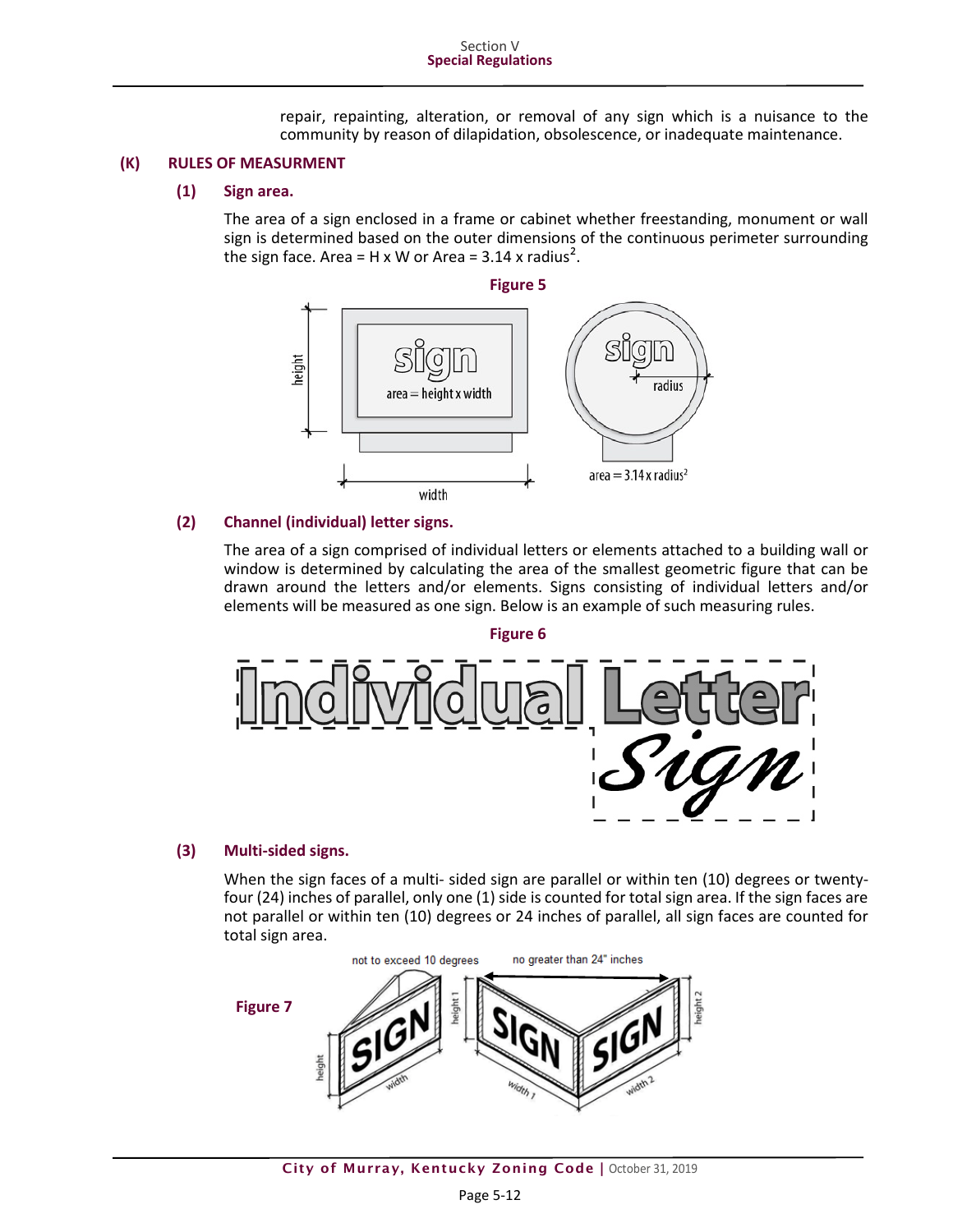## **(4) Sign height.**

The height of a sign shall be computed as the distance from bottom of the base of the sign at normal grade to the top of the highest attached component of the sign. Normal grade shall be construed to be the average grade level of lot frontage after construction.

#### **Figure 8**



## **(5) Illumination and luminance.**

Sign illumination in foot-candles is measured two (2) feet from the sign face. For the purpose of verifying compliance with maximum brightness level limits expressed in nits, brightness levels must be measured with the dynamic display set to run full white copy with a luminance meter positioned at a location perpendicular to the sign face center. When taking the luminance reading, the sign face must be the only subject visible in the viewfinder.

#### **(6) Window area.**

The area of a window includes only the glass or glazed elements of the window. Frames, mullions, and similar features are not counted as part of the window area.



## **(L) VIOLATIONS AND APPEALS**

#### **(1) Violations.**

- **(a)** This section shall be enforced under the provisions of [Chapter 40.](http://library.amlegal.com/nxt/gateway.dll?f=jumplink$jumplink_x=Advanced$jumplink_vpc=first$jumplink_xsl=querylink.xsl$jumplink_sel=title;path;content-type;home-title;item-bookmark$jumplink_d=kentucky(murray_ky)$jumplink_q=%5bfield%20folio-destination-name:%27Chapter%2040%27%5d$jumplink_md=target-id=JD_Chapter40) Any person who so violates this section or fails to comply with any of its requirements including the compliance with any official notice of violation, shall be subject to a fine as detailed in § [40.39.](http://library.amlegal.com/nxt/gateway.dll?f=jumplink$jumplink_x=Advanced$jumplink_vpc=first$jumplink_xsl=querylink.xsl$jumplink_sel=title;path;content-type;home-title;item-bookmark$jumplink_d=kentucky(murray_ky)$jumplink_q=%5bfield%20folio-destination-name:%2740.39%27%5d$jumplink_md=target-id=JD_40.39)
- **(b)** The following are examples of violations, however this list is not all- inclusive:
	- **1.** To install, create, or erect any sign requiring a sign permit without such permit;
	- **2.** To install, create, or erect any sign in a way that is inconsistent with any plan or permit governing such sign or the zoned lot on which the sign is located;